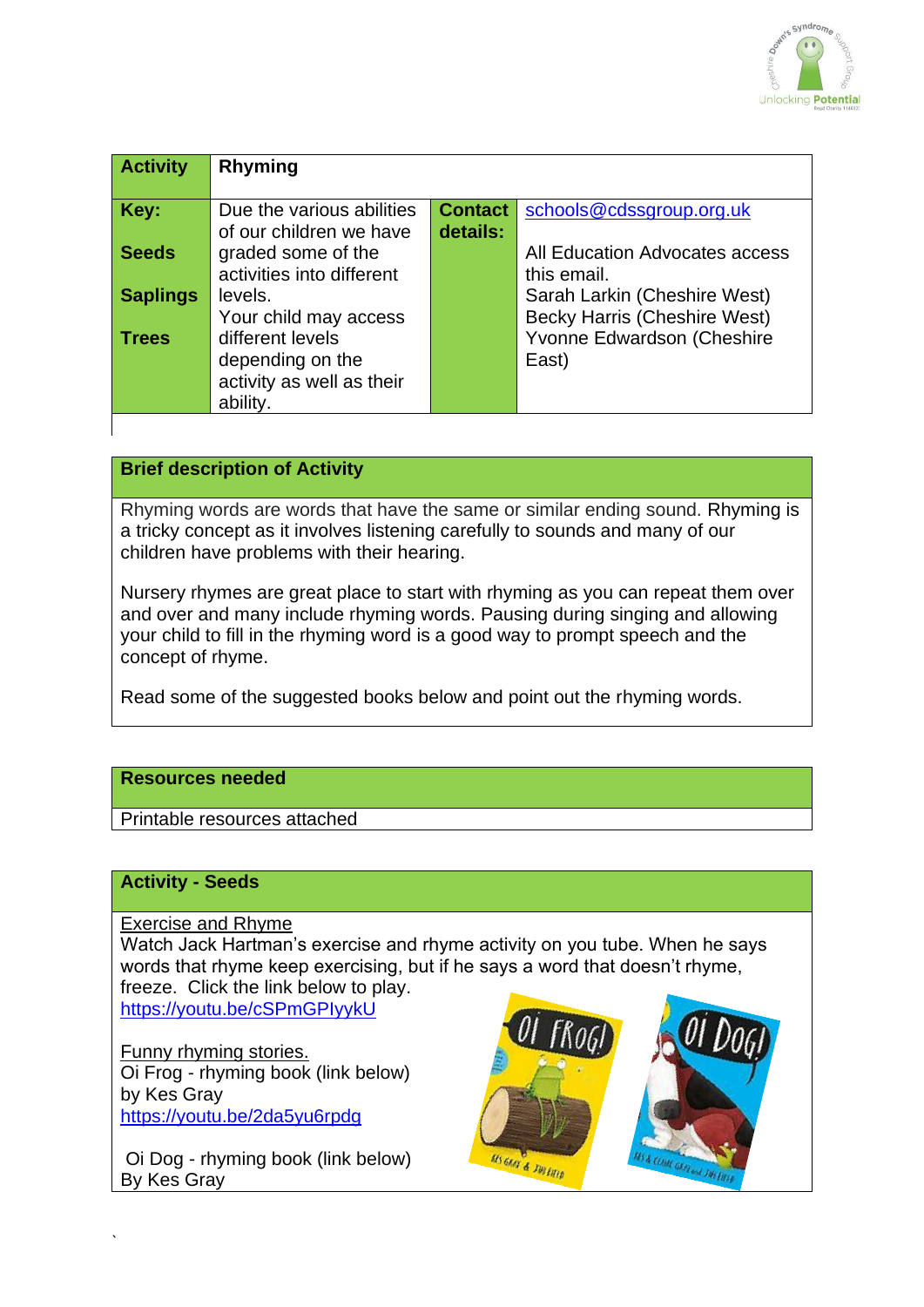

### <https://youtu.be/8WzCjWk2mRw>

The Gruffalo – The Makaton signs and symbols for this and many other stories are available at [www.makaton.org](http://www.makaton.org/) for 99p By Julia Donaldson [https://youtu.be/JOH\\_IaAWMMk](https://youtu.be/JOH_IaAWMMk)

The Makaton signs and symbols for this and many other stories are available at <https://www.makaton.org/shop/shopping/browseStore/Printable-resources> for 99p.

Watch Mr Tumbles Nursery Rhyme video. <https://youtu.be/iyIDg6m4gA0>

## **Activity – Saplings and Trees**

### Rhyming pairs

Print and cut out the rhyming photographs attached. Start with one picture and give your child a choice of two pictures to match it to. For instance, if you choose the photo of a fox, give your child the correct choice to match it with (box) along with one more photograph it does not rhyme with like chair. Say the word on your initial picture together and say the words on the two cards you could choose from too. *"Fox, box, fox, chair."* You may have to say this a few times for your child to get the hang of it. If it is too difficult to complete, help your child to be successful and move on to another set. If it is too easy give more choices of cards to match with until it is at the correct level for your child.



### Rhyming Lotto

Using the lotto boards attached match the pictures to the associated rhyming word. ie match a picture of a parrot to the word carrot.

### Find the Rhyme

Use the print out attached courtesy of Jane Mullen to find the matching rhyme.

**Attachments**

Resources: Rhyming Lotto Find the rhyme Rhyming pairs

`

**Cheshire Downs Syndrome Support Group**